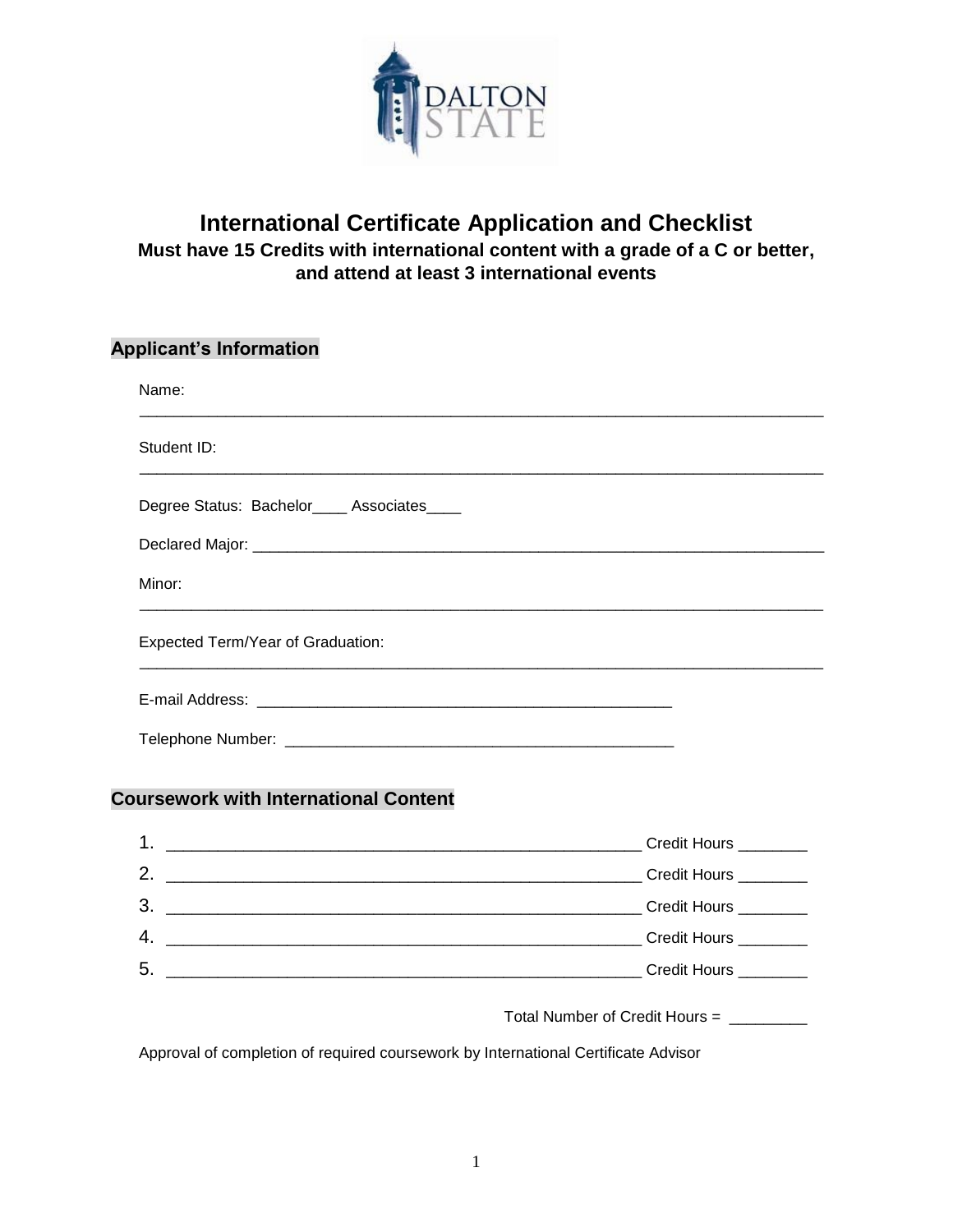# **Capstone Requirement**

| <b>International Symposium</b>  |
|---------------------------------|
|                                 |
|                                 |
| Description                     |
|                                 |
|                                 |
|                                 |
|                                 |
|                                 |
|                                 |
| <b>International Activity</b>   |
| <b>Study Abroad</b>             |
|                                 |
|                                 |
|                                 |
| Academic Courses completed      |
|                                 |
| 2.                              |
|                                 |
| 4.                              |
|                                 |
| <u>OR</u>                       |
| <b>Service Learning Project</b> |
|                                 |
|                                 |
|                                 |
|                                 |
|                                 |
|                                 |